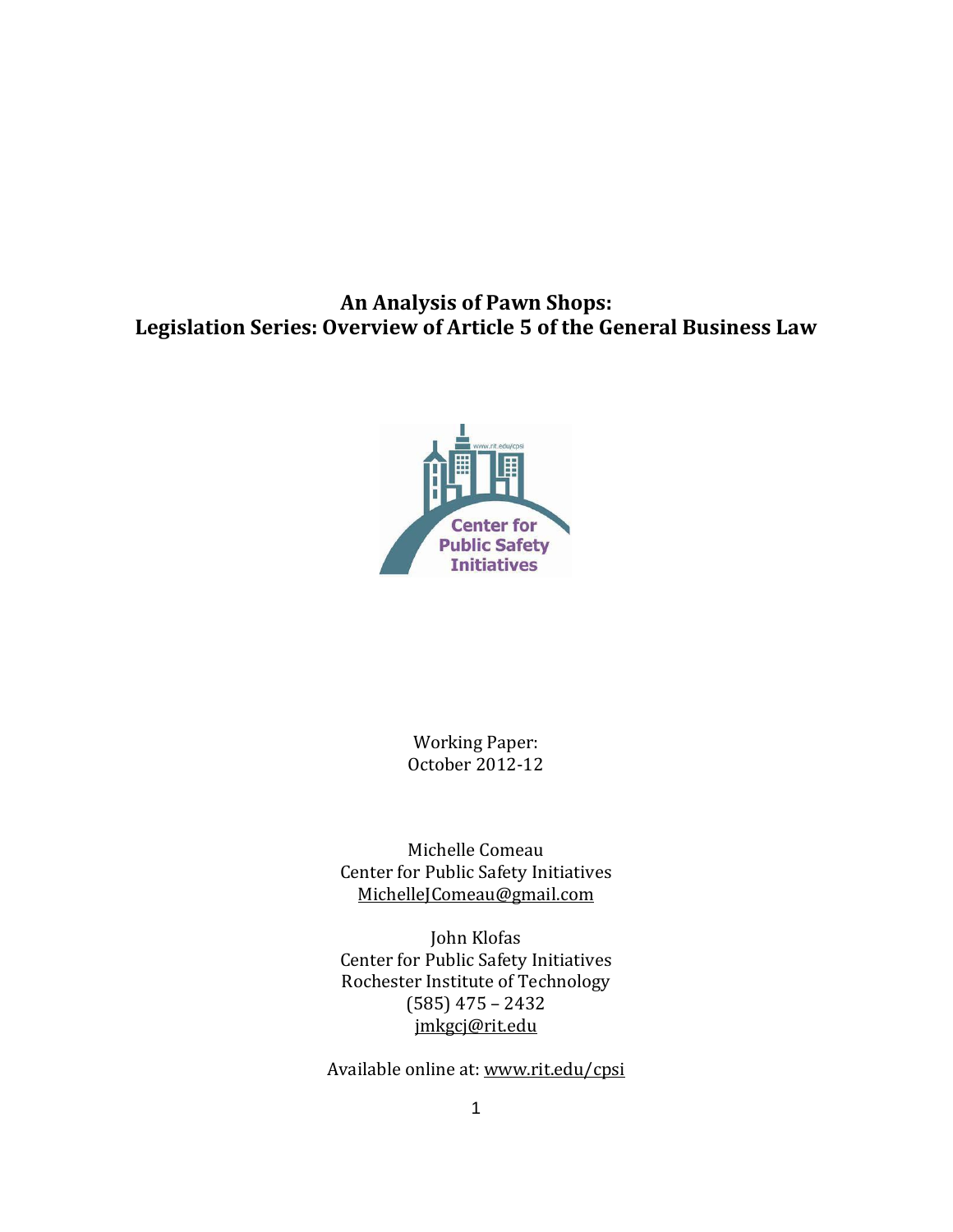#### **INTRODUCTION**

In the last paper of our pawn shop analysis series we departed from the descriptive overview of transactions and focused instead on the extent to which pawn/collateral loan broking legislation exists in New York State and what jurisdiction types have such legislation.

We identified thirty-eight jurisdictions to operate under some form of collateral loan ordinance – this figure represents less than 8% of all our examined jurisdictions; however, all jurisdictions within New York are subject to a statewide law.

Of all jurisdictional types, we found that cities were most likely to have collateral loan broking ordinances: 50% of all cities had these laws; by way of comparison, only 5% of villages and 2% of towns had collateral loan broking ordinances. None of the fifty-three counties we examined had ordinances relating to collateral loan broking.

As we have provided a basic overview of the extent to which ordinances exist within New York State, we now turn our attention towards the contents of these ordinances and how they compare to state law. We review Article 5 of the General Business Law - a statewide law providing rules for the operation of collateral loan broking businesses. For each section of the law we provide a brief overview of its contents and examine how they comport with municipal codes for the thirty-eight jurisdictions previously identified. Following the overview of state legislation we describe two rules found in jurisdictional codes – one common, one new – that were not included in the state article.

Article 5 of the General Business Law provides a statewide set of rules for the operation collateral loan broking businesses. The sections of the article are as follows:

- 40. Licenses
- 41. Licenses, how obtained; penalty for carrying on business without license
- 41-A. Continuing education requirement
- 42. Action on bond
- 43. Certain entries to be made in book
- 44. Memorandum to be given
- 45. Book to be open to inspection
- 46. Rate of interest
- 47. Second-hand businesses
- 47-A. Collateral loan broker dealing with a child
- 48. Sale of unclaimed pledge by collateral loan broker
- 49. Notice of such sale; report
- 50. Disposition of proceeds
- 51. Violation of this article
- 52. Term "collateral loan broker", how to be construed
- 53. Registration statements
- 54. Violation of article
- 55. Rules and regulations

All 493 jurisdictions examined in our study are subject to state legislation; thirty-eight jurisdictions, however, had pawning or collateral loan brokering ordinances that expanded upon state law. As you will see, there is great variability among the thirty-eight ordinances; indeed, only half even make a direct reference to Article 5 or the General Business Law.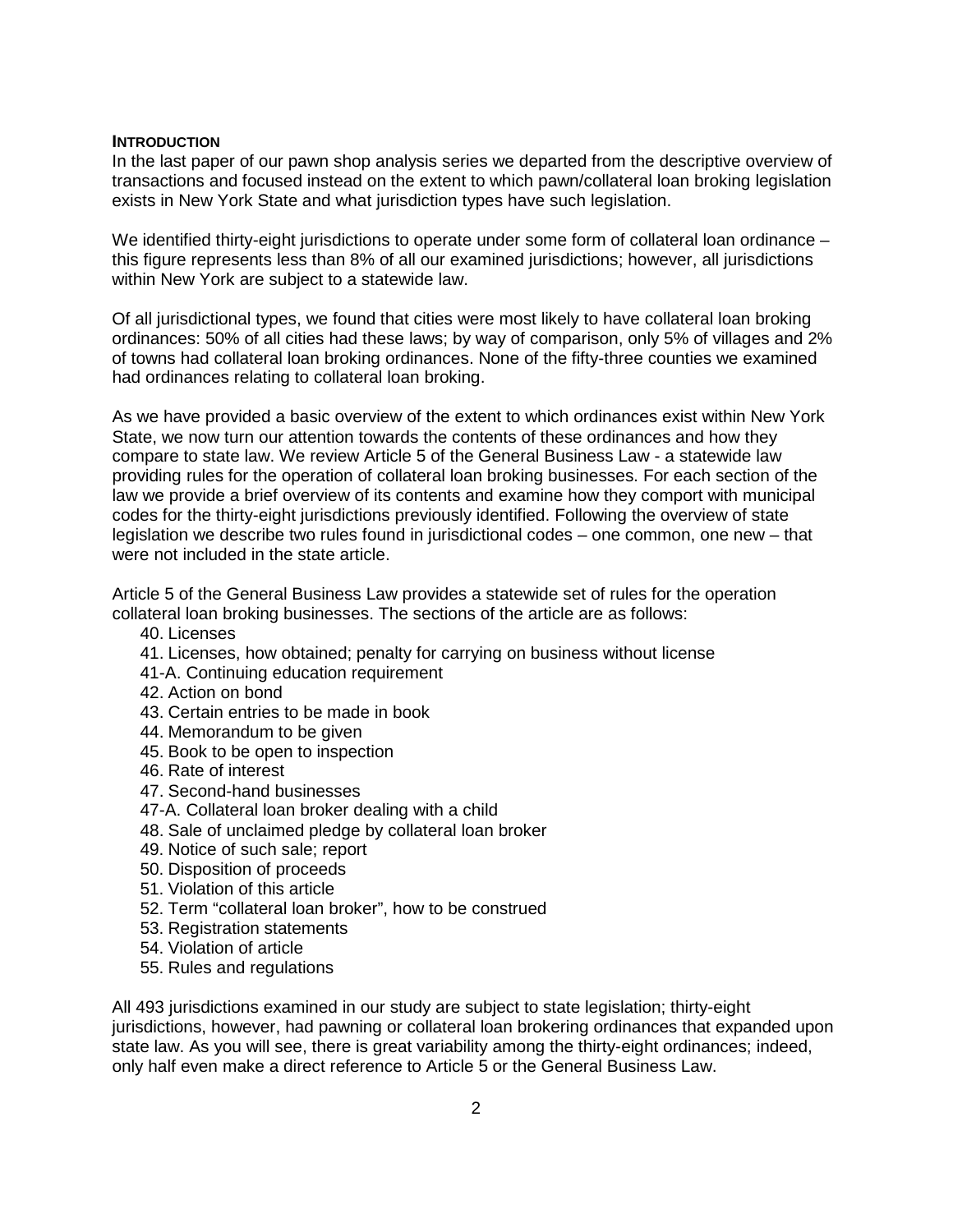# **§ 40: Licenses**

Article 5 begins with the statement that no collateral loan broker – pawnbroker – may operate without first obtaining a proper license from the jurisdiction his shop is located in. This was the only universal portion of Article 5; all thirty-eight jurisdictions contained some variation of the aforementioned section.

# **§ 41: Licenses, how obtained; penalty for carrying on business without license**

Article 5 allows for licenses to be granted by the mayor – or a similar licensing authority – to any lawful citizen of "good" character. All thirty-eight ordinances list an appropriate licensing authority. Just over half of all municipalities listed the village, town, or city clerk as the licensing agent. Other commonly mentioned authorities included the mayor, police chief, and the city manager. Article 5 does not provide any information within § 41 as to what should be included within a license, yet there is basic uniformity among the jurisdictions to list this information.

Licenses may be renewed annually for a fee of up to \$250 for jurisdictions with less than one million residents and up to \$500 for jurisdictions with a population of over one million residents. Of the twenty-one locations to list the annual licensing fee, eight (21%) provide an annual fee of \$250; ten locations provided an amount less than \$250, which ranged from \$25 to \$200. Three locations provided yearly fees greater than \$250; these fees were \$350, \$500, and \$2,500 for Mount Vernon, Yonkers, and Babylon, respectively.

§ 41 also requires a bond of \$10,000 to be executed by the prospective pawnbroker to ensure the faithful performance of his duties. Over 80% of locations explicitly listed the bond as a requirement to obtain a license. The price of bonds ranged from \$1,000 to \$20,000, with the most commonly listed amount was \$10,000 – nearly 60% of locations listing bond amounts had the bond price set at \$10,000.

# **§ 41-A: Continuing education requirement**

Article 5 includes a requirement for continuing education; specifically, the code requires no less than twelve hours of classes biannually in a course approved by the licensing agent to provide instruction for collateral loan brokers and their employees. Only Irondequoit and Wappinger mention § 41-A.

# **§ 42: Action on bond**

Individuals aggrieved by the potential misconduct of a collateral loan broker are protected by § 42 of Article 5. This section states that the bond mentioned in § 41 is to ensure the adherence of collateral loan brokers' to the law; the bond serves to ensure that any person aggrieved by the actions of a collateral loan broker will have means of payment for such aggrievement. Although 80% of jurisdictions reviewed made mention of a bond, only 14 (36.8%) made mention of an action on said bond.

# **§ 43: Certain entries to be made in book**

Collateral loan brokers are required to maintain a book which contains an account of each loan transaction. The book must contain the following information:

- $\triangleright$  An account and description of the goods pawned or pledges,
- $\triangleright$  The amount of money loaned,
- $\triangleright$  The time of the transaction.
- $\triangleright$  The rate of interest.
- $\triangleright$  The name and resident of the person pawning of pledging these goods,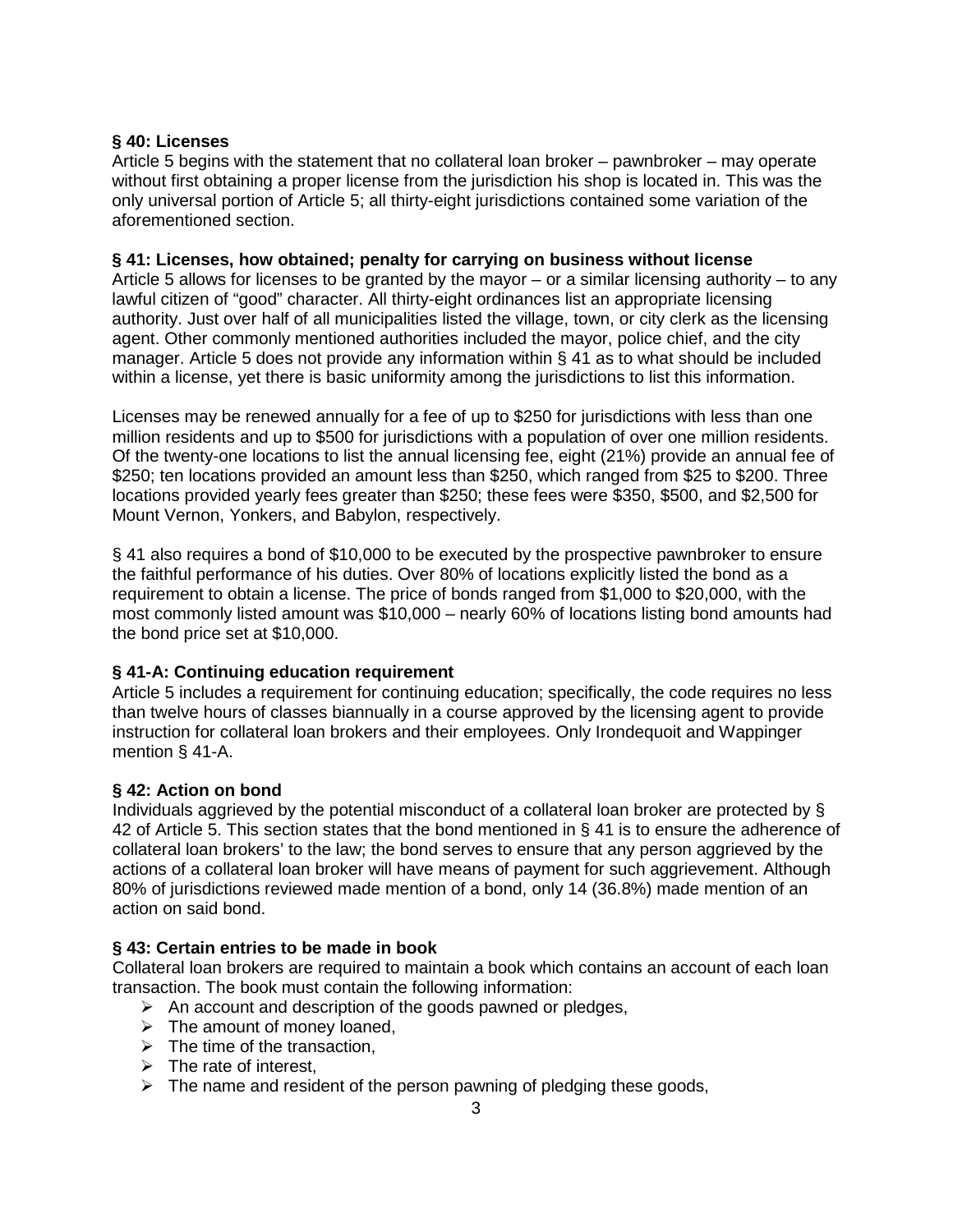$\triangleright$  And whether the pledger claims to be the owner, consignee, or agent of the owner.

Local jurisdictional codes provide for more detailed information including:

- $\triangleright$  The make, model, color, serial number, and any distinguishing features of the item,
- $\triangleright$  The signature of the pledger,
- $\triangleright$  An identification number from a valid identification card,
- $\triangleright$  A description of the pledger, including weight, height, sex, and race,
- $\triangleright$  And his or her place of employment and telephone number.

Over 60% of jurisdictions explicitly write that transactions should written down in a book; however, the Village of Ossining writes that such entries can be recorded in either a book or via a computerized record – as does the City of Rochester. As jurisdictional codes are updated there may be a trend towards abandoning the bound book for computerized records.

# **§ 44: Memorandum to be given**

Approximately 37% of the thirty-eight codes make reference to a memorandum or note provided to pledgers. During each transaction the collateral loan broker is required to provide the pledger a memorandum or note – signed by the broker – containing the substance of the transaction. The memorandum works as a receipt for the pledger and allows him to pick up his pawned or pledged item upon payment. This memorandum serves not only as a receipt for the pledger, but also informs him of his rights as a pledger and includes the following information:

- $\triangleright$  When he may redeem his pledge,
- $\triangleright$  When the pledge defaults,
- $\triangleright$  What happens if the pledged item is sold at auction,
- $\triangleright$  And what the pledger may do with his ticket.

# **§ 45: Book to be open to inspection**

§ 45 makes reference to the book from § 43 and notes how it is open to the inspection of the attorney general, the state comptroller, the mayor or local licensing authority, all judges of the criminal courts, the superintendent of police, police inspectors, captains of police and police justices, or any person duly authorized by any of them. Approximately 58% of the examined ordinances listed people who could view the book, all were persons mentioned above. This section also writes that these books must be maintained in good condition and in an orderly fashion for a period of at least six years.

### **§ 46: Rate of interest**

Article 5 stipulates that – barring any general or special statutes, local laws, and ordinances to the contrary – no collateral loan broker may operate with a rate of interest greater than 4% per month. Brokers are expected to adhere to the "Truth in Lending Act" and conspicuously display within their shop both this act and their rate of interest. Less than half  $-42\%$  – of the codes gave any indication as to what the rates of interest are, either by providing them or referring to the General Business Law or Truth in Lending Act. Only 21% of jurisdictions noted that both the rates of interest and the Truth in Lending Act must be displayed within the pawn shop.

Other stipulations of  $\S$  46 include a minimum interest charge of 25 $\sigma$  per month and no person may pay interest after a period of fifteen months without an agreed upon extension of the loan.

# **§ 47: Second-hand stores.**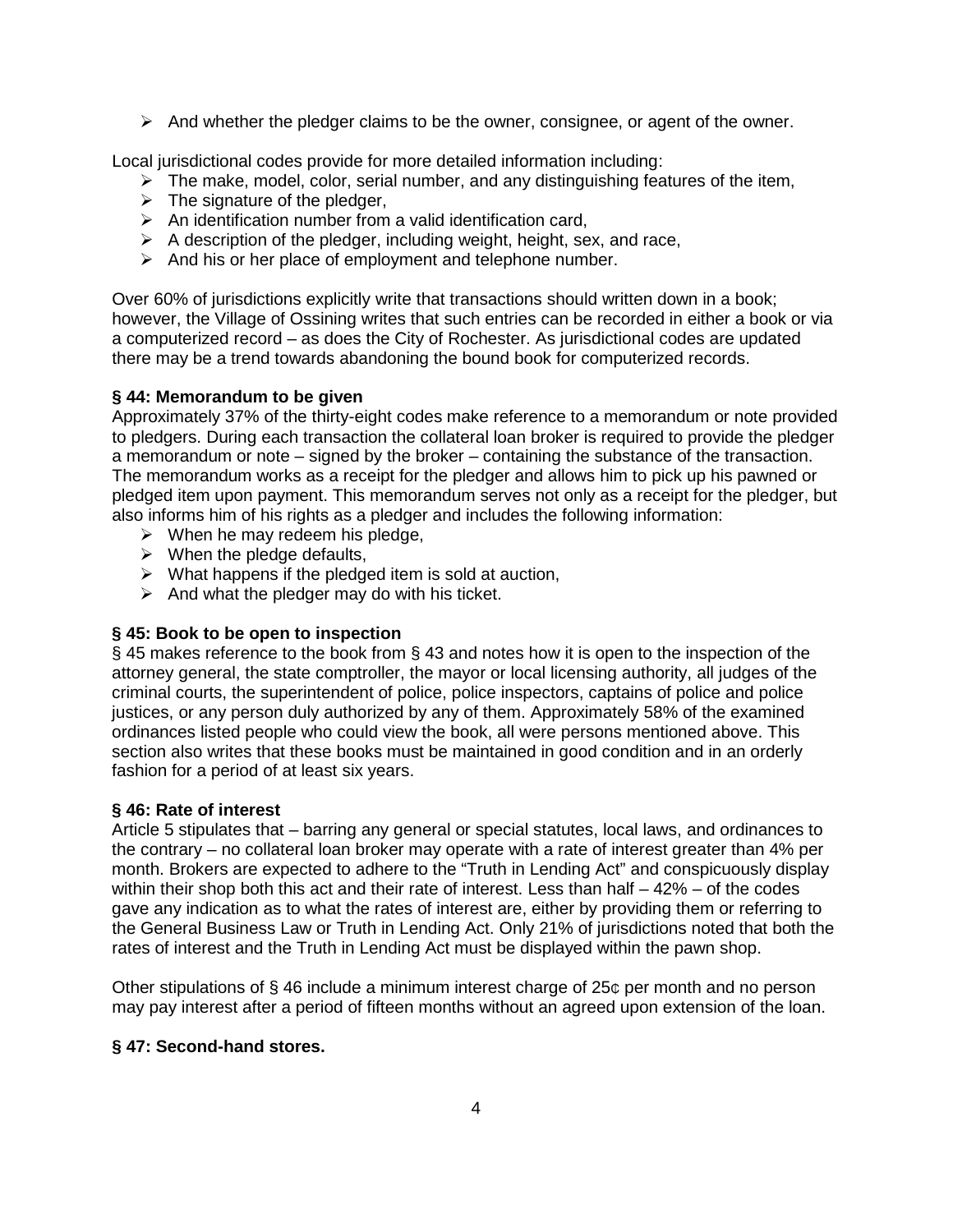§ 47 gives notice that collateral loan brokers may operate as secondhand dealers by buying and selling used property in addition to providing loans. As such, they must post the rights of a pledger – mentioned in § 44 earlier – in a conspicuous location.

Collateral loan brokers who buy and sell secondhand goods are required to adhere to both state and local collateral loan broker and secondhand dealer ordinances. Only thirteen of the jurisdictions examined (34.2%) operate under both collateral loan broker and secondhand dealer ordinances.

# **§ 47-A: Collateral loan broker dealing with a child**

§ 47-A of Article 5 prohibits the purchasing of any goods or providing loans to any child under the age of 18 for any reason. Under § 47-A, no child can act as an agent or representative to another, even an adult. Sixteen locations (42%) explicitly prohibit the buying of goods from minors.

70% of locations to refer to § 47-A provided additional parties prohibited from purchasing goods, including:

- $\triangleright$  Intoxicated persons,
- $\triangleright$  Habitual drunkards,
- $\triangleright$  Known thieves,
- $\triangleright$  Persons providing false information.
- $\triangleright$  And the mentally incompetent.

# **§ 48: Sale of unclaimed pledge by collateral loan broker**

Under Article 5, collateral loan brokers must have unclaimed pledges for four months prior to being legally able to sell them. The average rate of time unclaimed pledges must be held within the jurisdictional codes was longer  $-7\frac{1}{2}$  months.

Of the seventeen jurisdictions – 44.7% of sample – to provide such information, five went with the General Business Law's four months; another six write that unclaimed pledges should be held for six months, and six jurisdictions wrote that unclaimed pledges should be held for a period of one year prior to being legally able to sell them.

Unclaimed pledges may be sold through a private or public sale. A private sale involves the collateral loan broker selling the item at his or her own place of business – perhaps a form of selling most consistent with the image of a pawn or collateral loan broker. A public sale is conducted via public auction with a licensed auctioneer. Of the eighteen jurisdictions to reference § 48, only three made mention of both public and private auctions – the remaining fifteen jurisdictions only referenced the former. As § 48 covers the sale of private auctions, its near-complete absence from the jurisdictional codes is rather perplexing.

### **§ 49: Notice of such sale; report**

§ 49 relates to the notice of the sale for defaulted goods. Under this section, the pledger must be informed that his pledge will be sold at least thirty days prior to the date of sale. Further, any collateral loan broker to sell a defaulted pledge at public auction must file with the jurisdictional office a verified report containing the pledge number and amount received for each pledge as well as information on the collateral loan broker, the public auction, and the auctioneer. Only 12 jurisdictions (31.6%) mention giving notice of the sale to the pledger.

### **§ 50: Disposition of proceeds**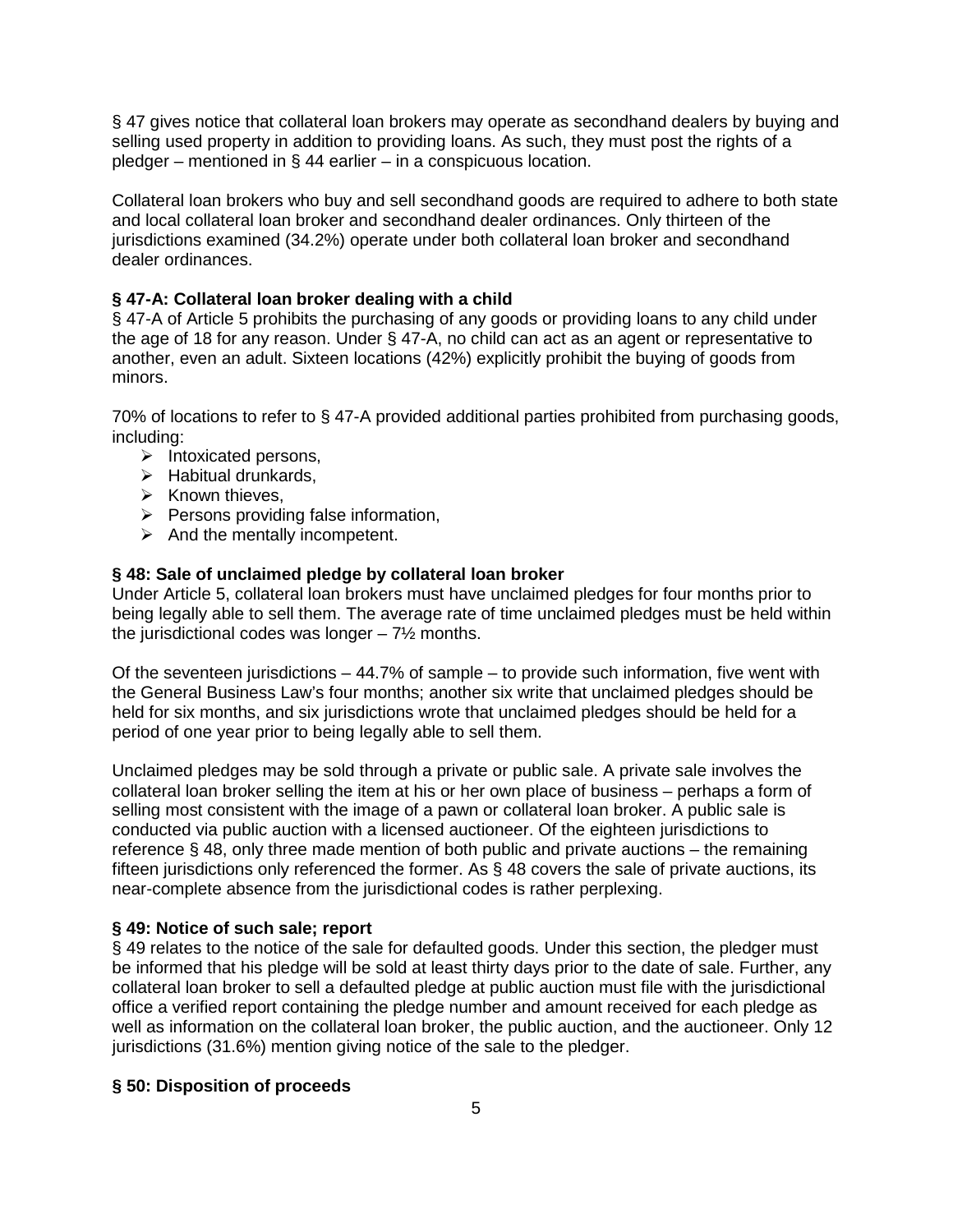After an unclaimed pledge is sold via private sale or public auction the broker must contact the pledger if any surplus money was made in the sale after deducting:

- $\triangleright$  The amount of the loan,
- $\triangleright$  The interest due,
- $\triangleright$  The auctioneer's commission if applicable,
- $\triangleright$  Lawful extra care charges,
- $\triangleright$  And the advertisement of the sale.

If the collateral loan broker is unable to contact the pledger within the period of one-year, the broker must pay over these surplus funds to the state comptroller in accordance with the abandoned property law. All told, 14 locations (36.8%) make reference to the disposition of proceeds.

### **§ 51: Violation of this article**

Article 5 contains two sections regarding its violation. § 51 is the first of the two sections and § 54 is the second. § 51 writes that the mayor or local licensing authority has full power and authority to impose fines and penalties of between \$25-\$100 for violations of Article 5, save for §§ 40 and 41, where they may revoke the license of a collateral loan broker who willfully violates such provisions. However, §§ 40 and 41 deal solely for instances wherein an individual does not pay the licensing fee, bond, or when a collateral loan broker business is operated without a license – the effect of a revocation of a license in such an instances would be somewhat unnecessary as the former two steps are required to obtain a license and the latter would be somewhat redundant..

#### **§ 52: Term "collateral loan broker", how to be construed**

§ 40 of the General Business Law writes that the title pawnbroker shall be used exclusively by collateral loan brokers; § 52 further elucidates the duties a collateral loan broker engages in. According to § 52, a collateral loan broker is any person, partnership, or corporation that loans or advances money in exchange for personal goods, wares, or merchandise pledged or deposited as collateral security. 21 of the thirty-eight (55.3%) locations provided a definition for collateral loan broking or pawn broking.

#### **§ 53: Registration statements**

§ 53 writes that collateral loan brokers must file with the state comptroller a "Collateral Loan Broker's Registration Statement" containing – among other information – the name, date of birth, and home and business address of the collateral loan broker and any partners involved in his or her business.

Although all collateral loan brokers must file a registration statement with the state comptroller only three jurisdictions (7.9%) – Buffalo, Islip, and Oyster Bay – directly refer to § 53 in their municipal codes.

§ 53 also appears as the basis for the application process mentioned in jurisdictional codes which include this section. Aside from the aforementioned information, the application process also includes whether the applicant has any prior experience as a collateral loan broker and whether he or she has a criminal record.

# **§ 54: Violation of article**

Any willful violation of Article 5 is a misdemeanor punishable by a fine of up to \$500, imprisonment for no more than one-year, or both. These punishments appear lenient and are likely because Article 5 contains no mention of buying and selling of stolen property. The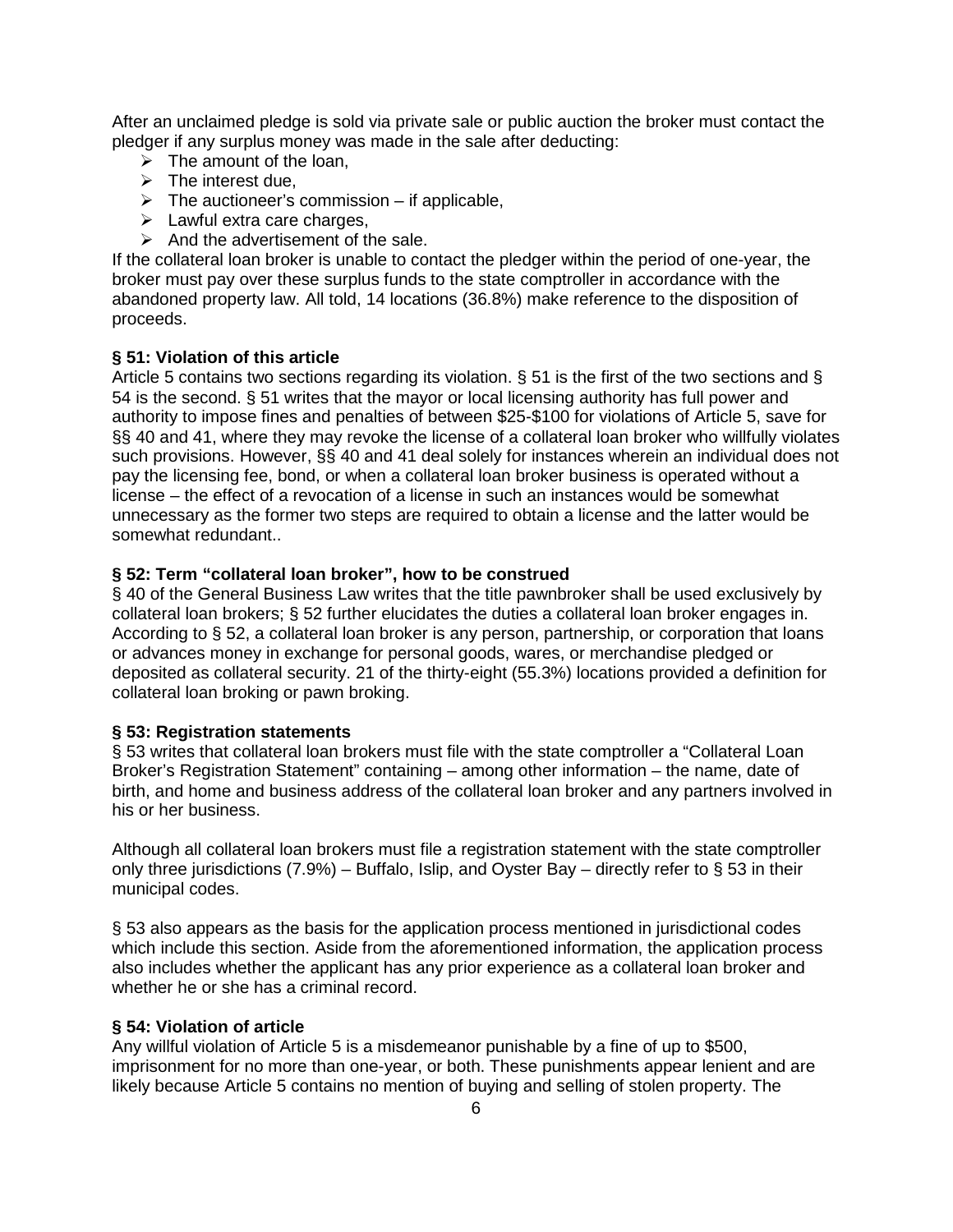punishment for violating jurisdictional codes varies greatly from one location to another. Common penalties include monetary fines from \$25 up to \$5,000, jail time, and the revocation of the collateral loan broker's license. All told, 27 locations (71.1%) make reference to some form of punishment

# **§ 55: Rules and regulations**

Within § 55 it is written that the State Comptroller has authority to keep additional books, records, entries and reports as deemed necessary and to determine the amount of surplus payable as abandoned property in the event of non-compliance with Article 5. No examined municipal code referenced § 55.

# **RULES NOT INCLUDED IN ARTICLE 5 OF THE GENERAL BUSINESS LAW**

Local jurisdictional codes are designed to address aspects of collateral loan broking not covered by the General Business Law. These codes can cover the licensing process, the precise rates of interest pawnbrokers may charge, daily – or weekly – reporting to the chief of police, and more. We provide two rules below that are not included in the General Business Law.

### **Hours of Operation**

Article 5 provides no mention of hours of operation; however, this information is included within almost 30% of all examined collateral loan broker ordinances. Stores tend to open between seven and nine a.m. and close between six and ten p.m. on weekdays. On Saturdays several shops are open until midnight; many shops are closed on Sundays.

# **Reporting to the Police and Electronic Reporting**

45% of examined codes require daily or weekly reports to the Police Chief of every purchased, pawned or pledged item. These reports include:

- $\triangleright$  The name, date of birth, and address of the pledger,
- $\triangleright$  An account and description of the item including its make, model, a serial number or any other identifying marks,
- $\triangleright$  The date and time of the transaction,
- $\triangleright$  And the amount of money the item was loaned for.

Most iurisdictions state that this information must be mailed or faxed over to local law enforcement within twenty-four hours of the preceding day.

The City of Rochester is the first within the State of New York to provide for the electronic reporting of transactions – this ordinance went into effect on June  $1<sup>st</sup>$ , 2012. In May of 2012, the Albany County Legislature introduced a similar measure in their Local Law No. "F," which allows for the electronic reporting of transactions for precious metal exchange dealers and secondhand dealers within Albany County.

### **CONCLUSION**

We have seen the extent and content of collateral loan broking ordinances within New York State and have compared these codes with their statewide counterpart, Article 5 of the General Business Law. In the upcoming, final working paper of this miniseries we take a reflexive approach to state and municipal codes. We provide our version of a comprehensive collateral loan broker code, which we hope addresses all aspects of Article 5 as well as the content of the thirty-eight municipal codes examined herein.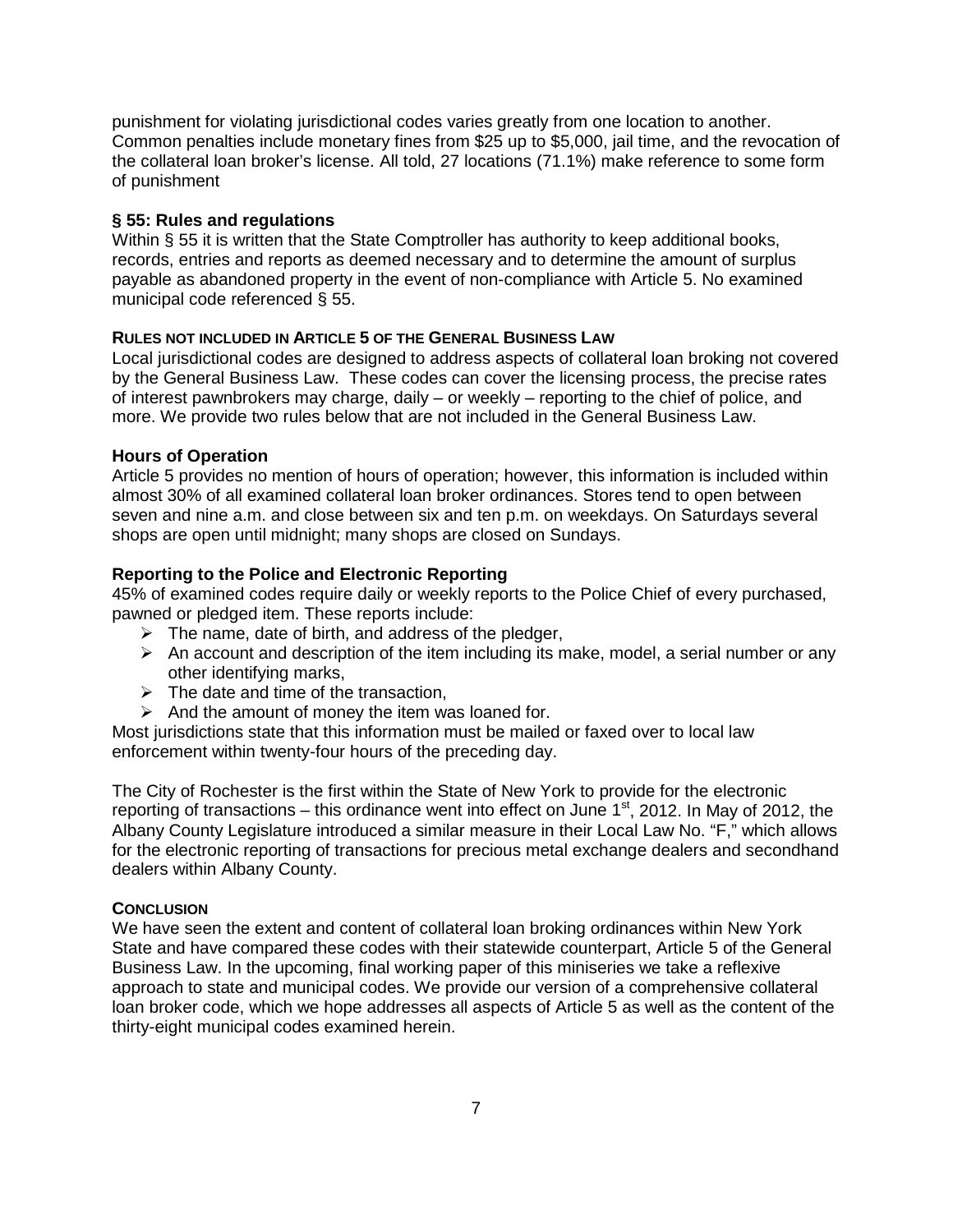#### **References**

Article 5: Collateral Loan Brokers, GBS 5, New York General Business Law, 2012. Retrieved July 12, 2012, from: [http://public.leginfo.state.ny.us/LAWSSEAF.cgi?QUERYTYPE=](http://public.leginfo.state.ny.us/LAWSSEAF.cgi?QUERYTYPE=%09LAWS+&QUERYDATA=@PLGBS0A5+&LIST=LAW+&BROWSER=BROWSER+&TOK%09EN=49236242+&TARGET=VIEW) [LAWS+&QUERYDATA=@PLGBS0A5+&LIST=LAW+&BROWSER=BROWSER+&TOK](http://public.leginfo.state.ny.us/LAWSSEAF.cgi?QUERYTYPE=%09LAWS+&QUERYDATA=@PLGBS0A5+&LIST=LAW+&BROWSER=BROWSER+&TOK%09EN=49236242+&TARGET=VIEW) [EN=49236242+&TARGET=VIEW.](http://public.leginfo.state.ny.us/LAWSSEAF.cgi?QUERYTYPE=%09LAWS+&QUERYDATA=@PLGBS0A5+&LIST=LAW+&BROWSER=BROWSER+&TOK%09EN=49236242+&TARGET=VIEW)

General Code (2012). New York e360 Code Library. *General Code: Information made simple.*  Retrieved July 12, 2012, from [http://www.generalcode.com/ecode360/NY.](http://www.generalcode.com/ecode360/NY)